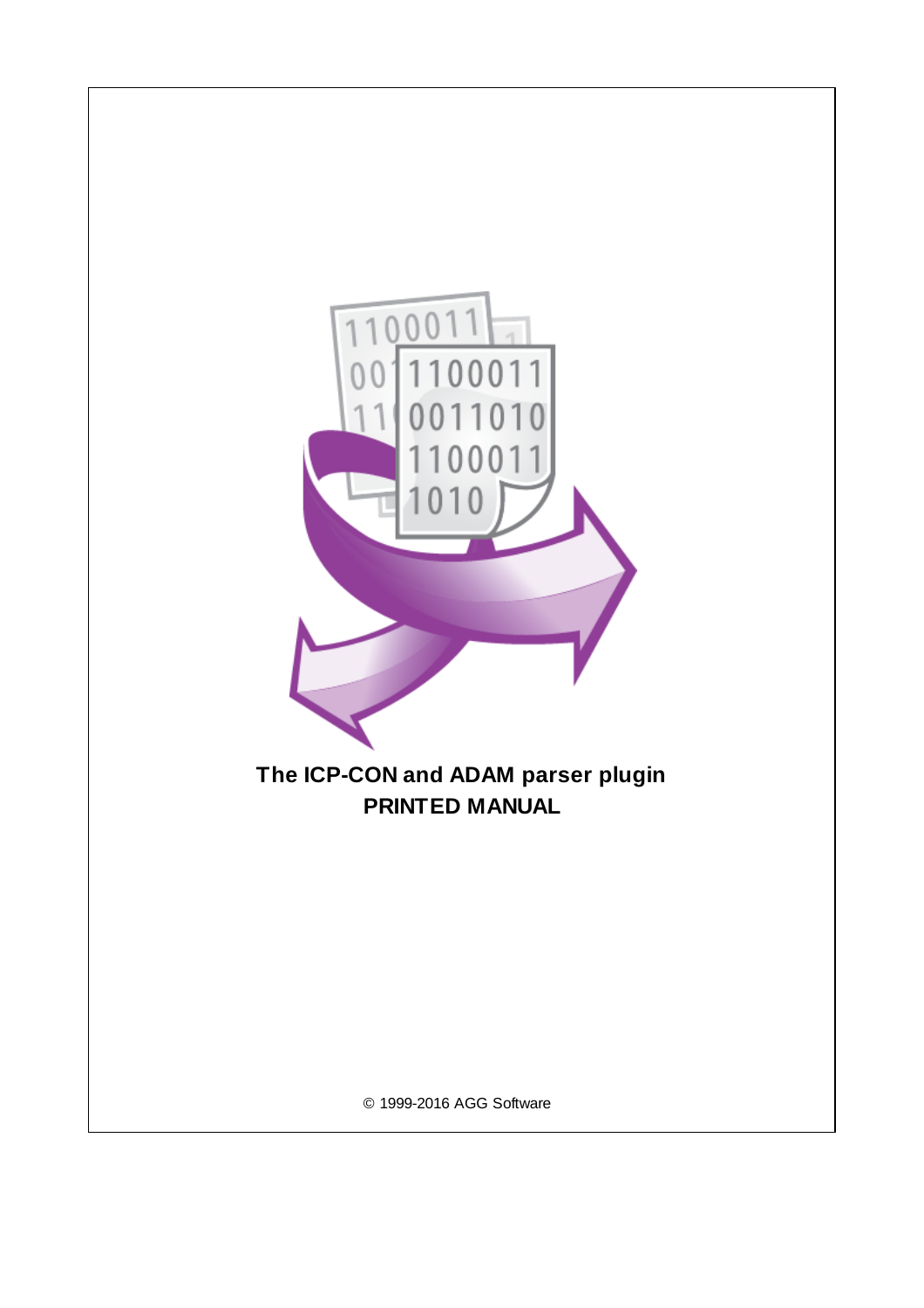# **ICP-CON and ADAM parser plugin**

#### **© 1999-2016 AGG Software**

All rights reserved. No parts of this work may be reproduced in any form or by any means - graphic, electronic, or mechanical, including photocopying, recording, taping, or information storage and retrieval systems - without the written permission of the publisher.

Products that are referred to in this document may be either trademarks and/or registered trademarks of the respective owners. The publisher and the author make no claim to these trademarks.

While every precaution has been taken in the preparation of this document, the publisher and the author assume no responsibility for errors or omissions, or for damages resulting from the use of information contained in this document or from the use of programs and source code that may accompany it. In no event shall the publisher and the author be liable for any loss of profit or any other commercial damage caused or alleged to have been caused directly or indirectly by this document.

Printed: 29.11.2016

**Publisher**

*AGG Software*

**Production**

*© 1999-2016 AGG Software http://www.aggsoft.com*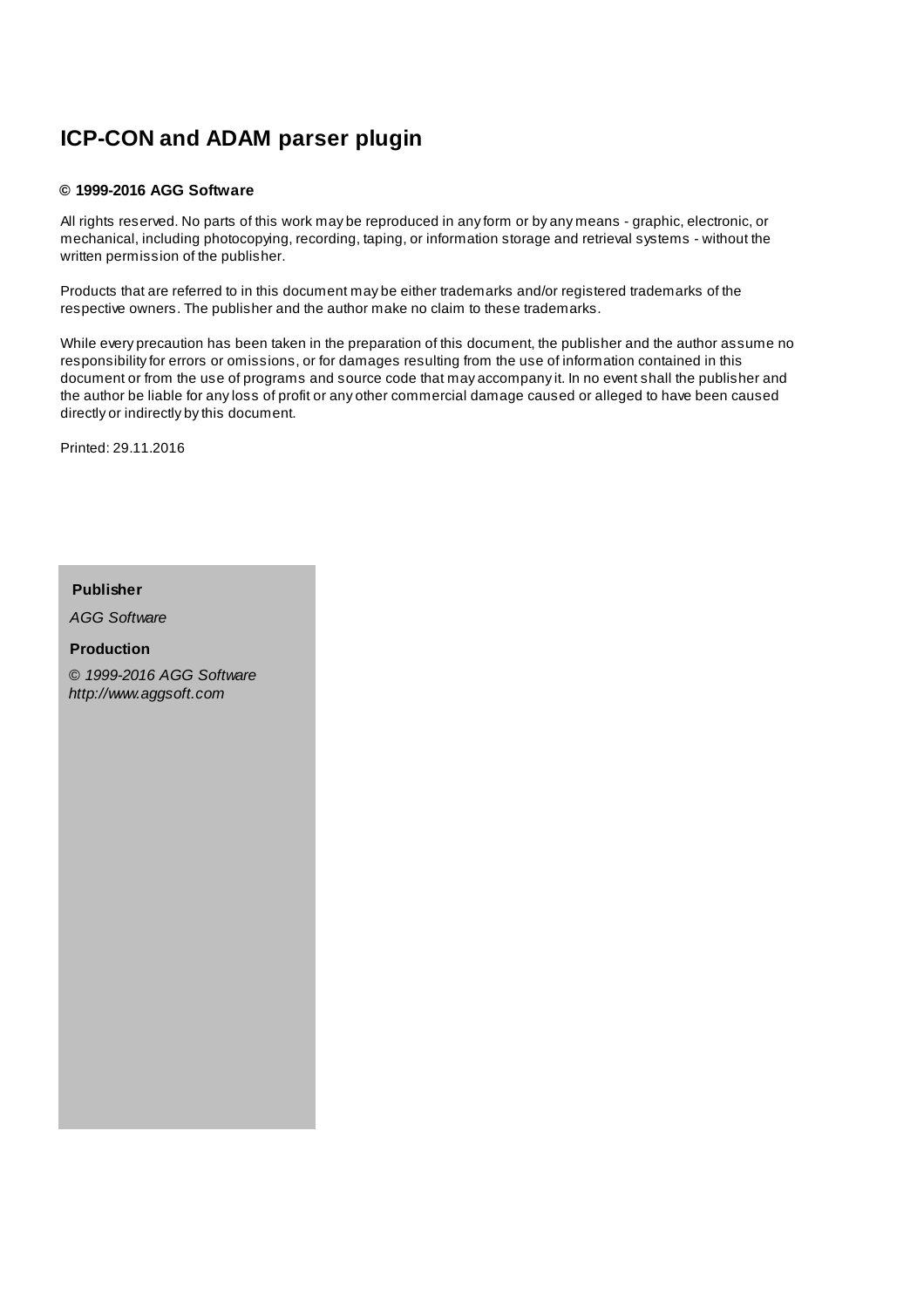# **Table of Contents**

| <b>Part 1 Introduction</b>                          | 1              |
|-----------------------------------------------------|----------------|
| <b>Part 2 System requirements</b>                   | 2 <sup>1</sup> |
| <b>Part 3 Installing ICP-CON and ADAM</b><br>parser | 3              |
| <b>Part 4 Glossary</b>                              | 4              |
| <b>Part 5 Configuration</b>                         | 4              |
| <b>Part 6 Troubles?</b>                             | 9              |
| 1 Possible problems                                 |                |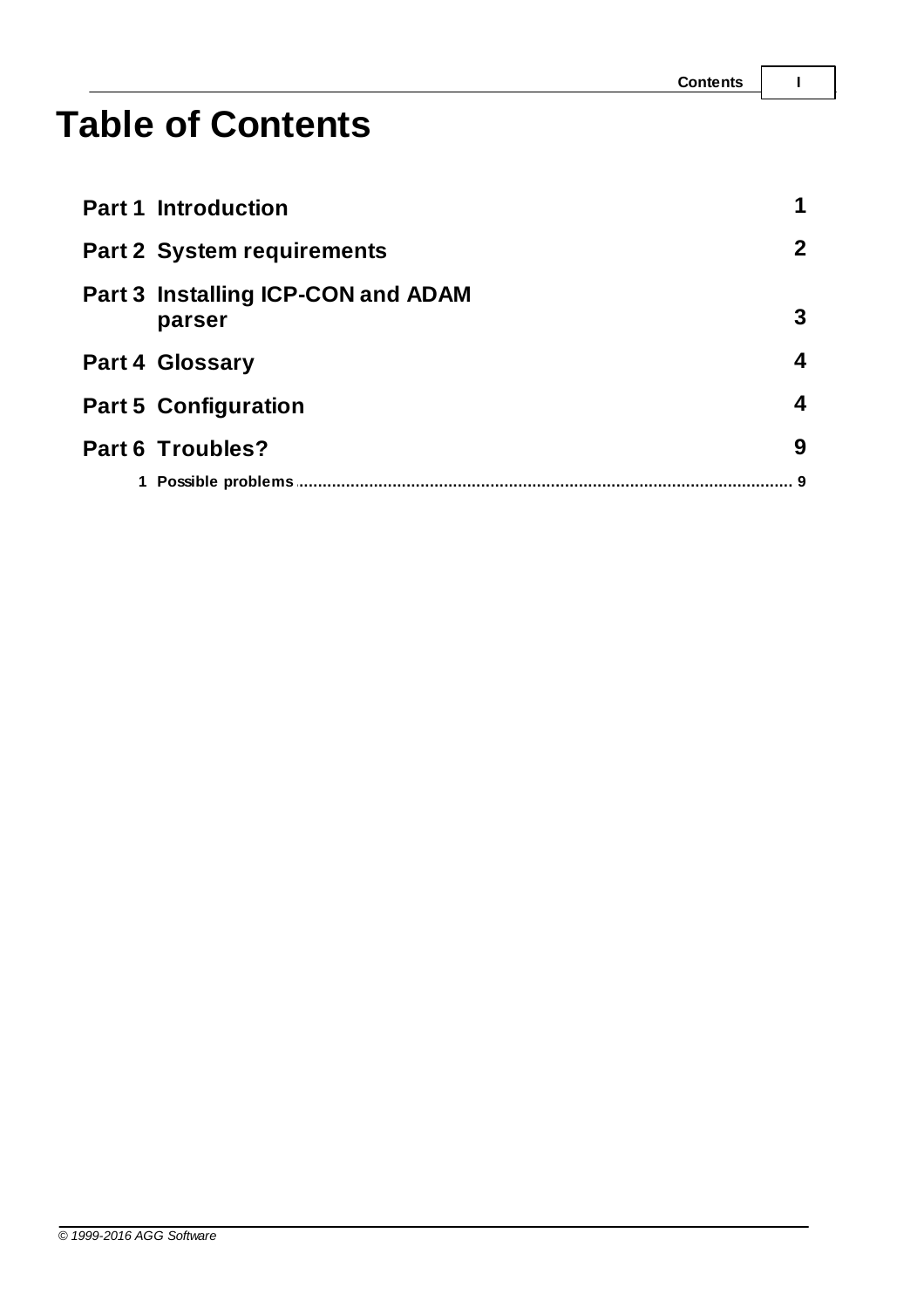# <span id="page-3-0"></span>**1 Introduction**

Several developers offer modules for controlling and collecting data. These modules implement the functions of analog-and-digital, digital-and-analog, digital input/output, timers/counters, etc. Modules can be controlled remotely with the help of commands that are called the DCON protocol. Data exchange between the module and the host is maintained in the ASCII format via a bidirectional communication line of the RS-485 standard.

It is the data query and parser module makes it possible to read and process the current values from various DAQ modules. The data parser module can check the checksum of data packets and convert data packets into variables. You can later use these variables in data export modules.

The module supports the following types of DAQ modules:

### **ICP-CON I-7000 from the ICP DAS**

ICPCON I-7005 (8-channel thermistor input and 6-channel digital output module) ICPCON I-7011 (Single channel analog input module with DOx2, DIx1) ICPCON I-7012 (Single channel analog input module with DOx2, DIx1) ICPCON I-7013(D) (Single channel RTD input module) ICPCON I-7014 (Single channel analog input module with linear mapping, DOx2, DIx1) ICPCON I-7015(D) (6-channel RTD input module) ICPCON I-7016 (D) (ADC/DAC module with DOx4,DIx1) ICPCON I-7017 (8-channel voltage and current input module) ICPCON I-7018 (8-channel voltage, current and thermocouple input module) ICPCON I-7019 (8-channel voltage, current, and thermocouple input module, with various types of inputs) ICPCON I-7033(D) (3-channel RTD input module) ICPCON I-7041 (DIO module, DIx14) ICPCON I-7042 (DIO module, DOx13) ICPCON I-7043 (DIO module, DOx16) ICPCON I-7044 (DIO module, DIx4, DOx8) ICPCON I-7045 (DIO module, DOx16) ICPCON I-7050 (DIO module, DIx7, DOx8) ICPCON I-7051 (DIO module, DIx16) ICPCON I-7052 (DIO module, DIx8) ICPCON I-7053 (DIO module, DIx16) ICPCON I-7055 (DIO module, DIx8, DOx8) ICPCON I-7058 (DIO module, DIx8) ICPCON I-7059 (DIO module, DIx8) ICPCON I-7060 (DIO module, DIx4, DOx4) ICPCON I-7063 (DIO module, DIx8, DOx3) ICPCON I-7065 (DIO module, DIx4, DOx5) ICPCON I-7066 (DIO module, DOx7) ICPCON I-7067 (DIO module, DOx7) ICPCON I-7080 (2 channel counter with DOx2) ICPCON I-7083 (3 axis, 32-bit encoder counter)

### **ADAM-4000 series from the Advantech**

ADAM 4013 (Single channel RTD input module)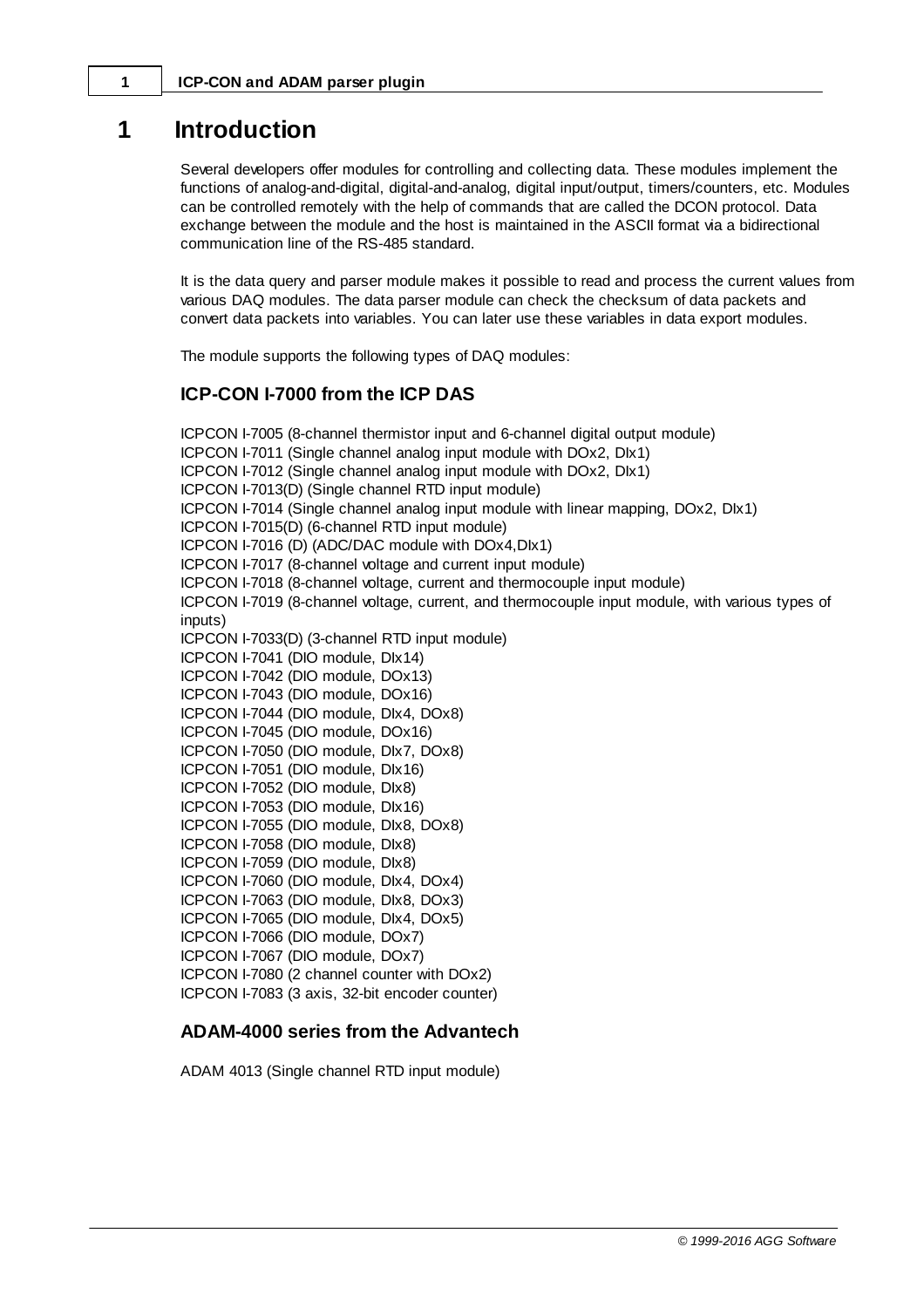ADAM 4015 (6-channel RTD input module) ADAM 4016 (ADC/DAC module with DOx4,DIx1) ADAM 4017 (8-channel analog input module) ADAM 4018 (8-channel analog input module) ADAM 4050 (DIO module, DIx7, DOx8) ADAM 4051 (DIO module, DIx16) ADAM 4052 (DIO module, DIx8) ADAM 4053 (DIO module, DIx16) ADAM 4055 (DIO module, DIx8, DOx8) ADAM 4080 (Counter/Frequency input module)

### **NuDAM-6000 series from the ADLINK Technology Inc.**

NuDAM 6013 (Single channel RTD input module) NuDAM 6015 (6-channel RTD input module) NuDAM 6016 (ADC/DAC module with DOx4,DIx1) NuDAM 6017 (8-channel analog input module) NuDAM 6018 (8-channel analog input module) NuDAM 6050 (DIO module, DIx7, DOx8) NuDAM 6051 (DIO module, DIx16) NuDAM 6052 (DIO module, DIx8) NuDAM 6053 (DIO module, DIx16) NuDAM 6055 (DIO module, DIx8, DOx8) NuDAM 6080 (Counter/Frequency input module)

Note: Products and companies mentioned here are used only for definition and identification purposes and can be trademarks and/or registered trademarks of the respective companies.

# <span id="page-4-0"></span>**2 System requirements**

The following requirements must be met for "ICP-CON and ADAM parser" to be installed:

**Operating system**: Windows 2000 SP4 and above, including both x86 and x64 workstations and servers. A latest service pack for the corresponding OS is required. **Free disk space**: Not less than 5 MB of free disk space is recommended.

**Special access requirements**: You should log on as a user with Administrator rights in order to install this module.

The main application (core) must be installed, for example, Advanced Serial Data Logger.

#### **Notes for Microsoft Vista and above**:

Since our software saves data to the registry and installs to the Program Files folder, the following requirements must be met:

- 1. You need Administrator rights to run and install our software
- 2. The shortcut icon of our software will be located on the desktop;
- 3. Windows Vista will ask for your confirmation to continue the installation.

NOTE: You can configure the user account only once in order not to see the above dialog box any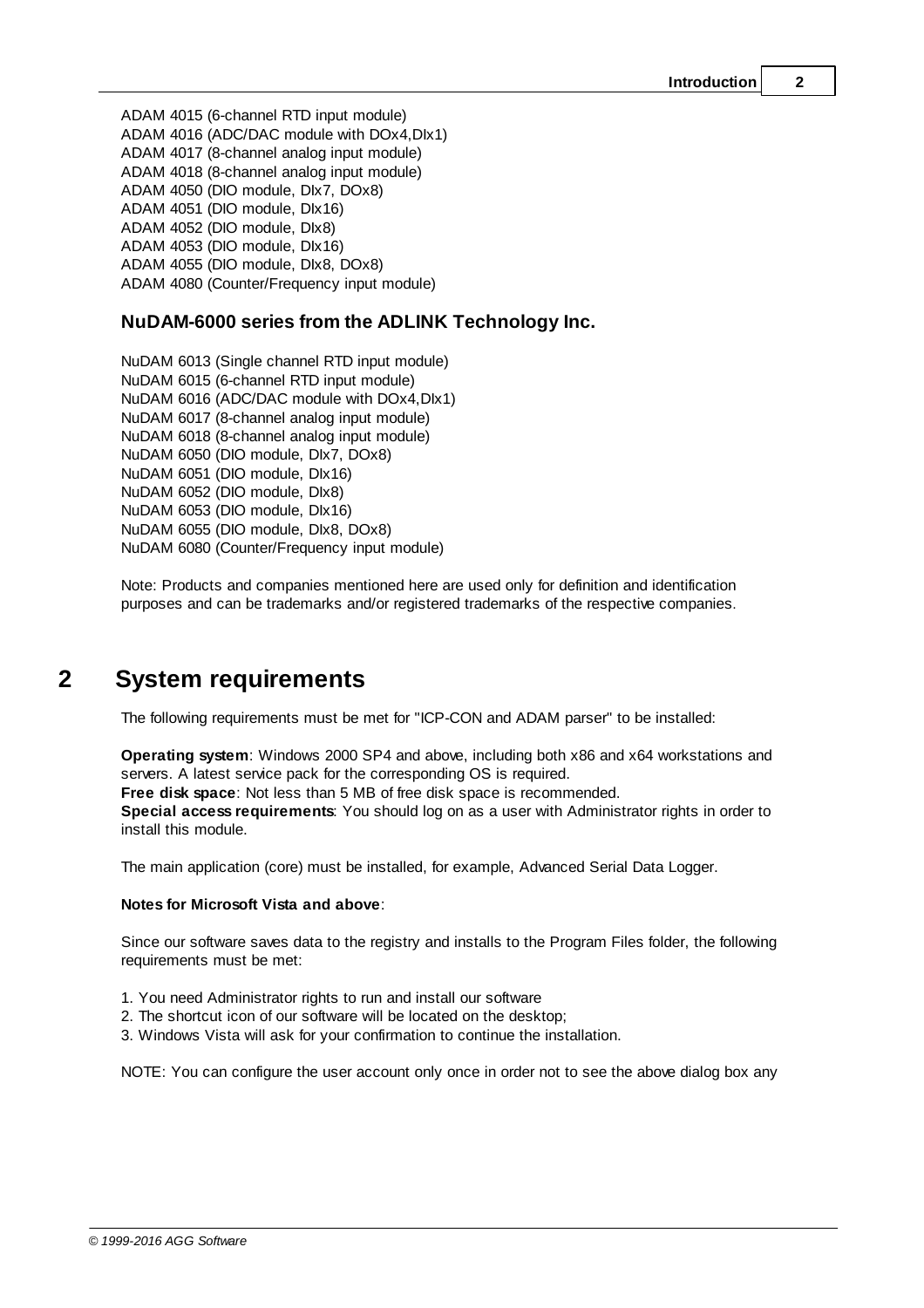#### **3 ICP-CON and ADAM parser plugin**

more. Search Google for the solution of this problem.

# <span id="page-5-0"></span>**3 Installing ICP-CON and ADAM parser**

- 1. Close the main application (for example, Advanced Serial Data Logger) if it is running;
- 2. Copy the program to your hard drive;
- 3. Run the module installation file with a double click on the file name in Windows Explorer;
- 4. Follow the instructions of the installation software. Usually, it is enough just to click the "Next" button several times;
- 5. Start the main application. The name of the module will appear on the "Modules" tab of the "Settings" window if it is successfully installed.

If the module is compatible with the program, its name and version will be displayed in the module list. You can see examples of installed modules on fig.1-2. Some types of modules require additional configuration. To do it, just select a module from the list and click the "Setup" button next to the list. The configuration of the module is described below.

You can see some types of modules on the "Log file" tab. To configure such a module, you should select it from the "File type" list and click the "Advanced" button.

| <b>Configuration options</b>                                                                                                                                                                       |                                                   | 7 | ×      |  |  |
|----------------------------------------------------------------------------------------------------------------------------------------------------------------------------------------------------|---------------------------------------------------|---|--------|--|--|
| <b>COM</b> port                                                                                                                                                                                    | <b>Query Parse Filter</b>                         |   |        |  |  |
| Log file                                                                                                                                                                                           | Data query module                                 |   |        |  |  |
| <b>Other</b>                                                                                                                                                                                       | [CPCON, ADAM data query and parser (icpadam.dll)] |   | Setup  |  |  |
| <b>Modules</b>                                                                                                                                                                                     | Passer module                                     |   |        |  |  |
| ICPCON, ADAM data query and parser (icpadam.dll)<br>Setup<br>Parsing and exporting for data sent<br>Query Parse<br>Parsing and exporting for data received<br>Filter<br>Select data filter modules |                                                   |   |        |  |  |
| Data export<br>Events handling                                                                                                                                                                     | Module name<br>Version                            |   |        |  |  |
|                                                                                                                                                                                                    | Up<br>Down<br>Help                                |   | Setup  |  |  |
|                                                                                                                                                                                                    | ΟK                                                |   | Cancel |  |  |

**Fig.1. Example of installed module**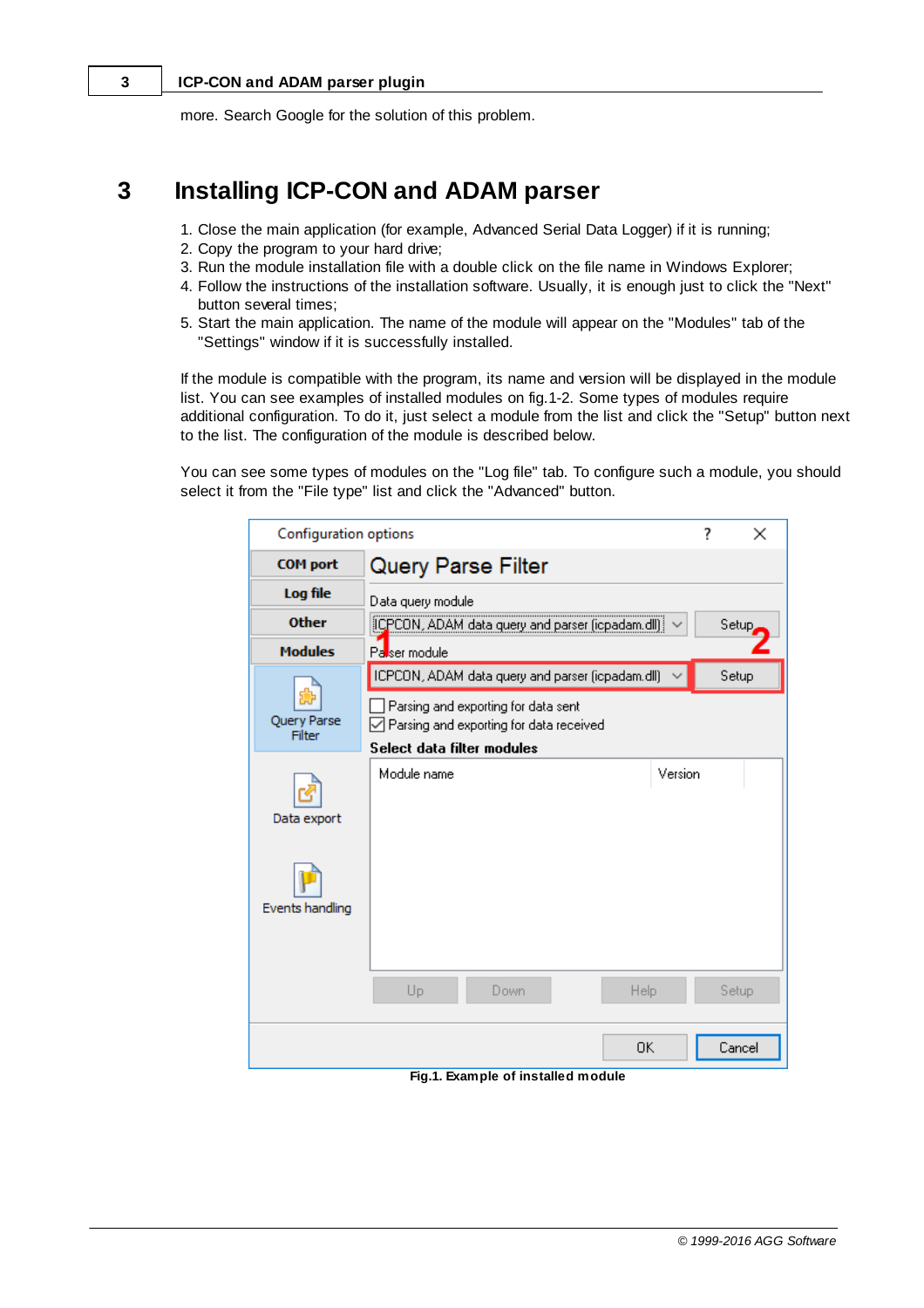### <span id="page-6-0"></span>**4 Glossary**

**Plug-in** - module

**Main program** – the program shell that uses this module. For example: Advanced Serial Data Logger

**Parser** – the module that processes the data flow singling out data packets from it and variables from data packets. These variables are used in data export modules after that.

**Core** - see "Main program".

# <span id="page-6-1"></span>**5 Configuration**

This module can simultaneously run in two modes:

- **Data Query mode** in this mode, the module sends queries to read data to the external device.
- **Parser mode** the module parses data received from external devices in this mode and tries to single out information data packets from the flow, after that the parser extracts data from these data packets and saves them as variables. Then you can use these variables for data export.

To activate both modes at the same time, you should select the "Universal data query and parser" module in the "Data query module" and "Parser module" lists (fig.1).

If you select the module in one of the lists only, only the corresponding mode will be activated. For example, you may need it when you monitor data exchange between another program and an external device and want to export the obtained data somewhere.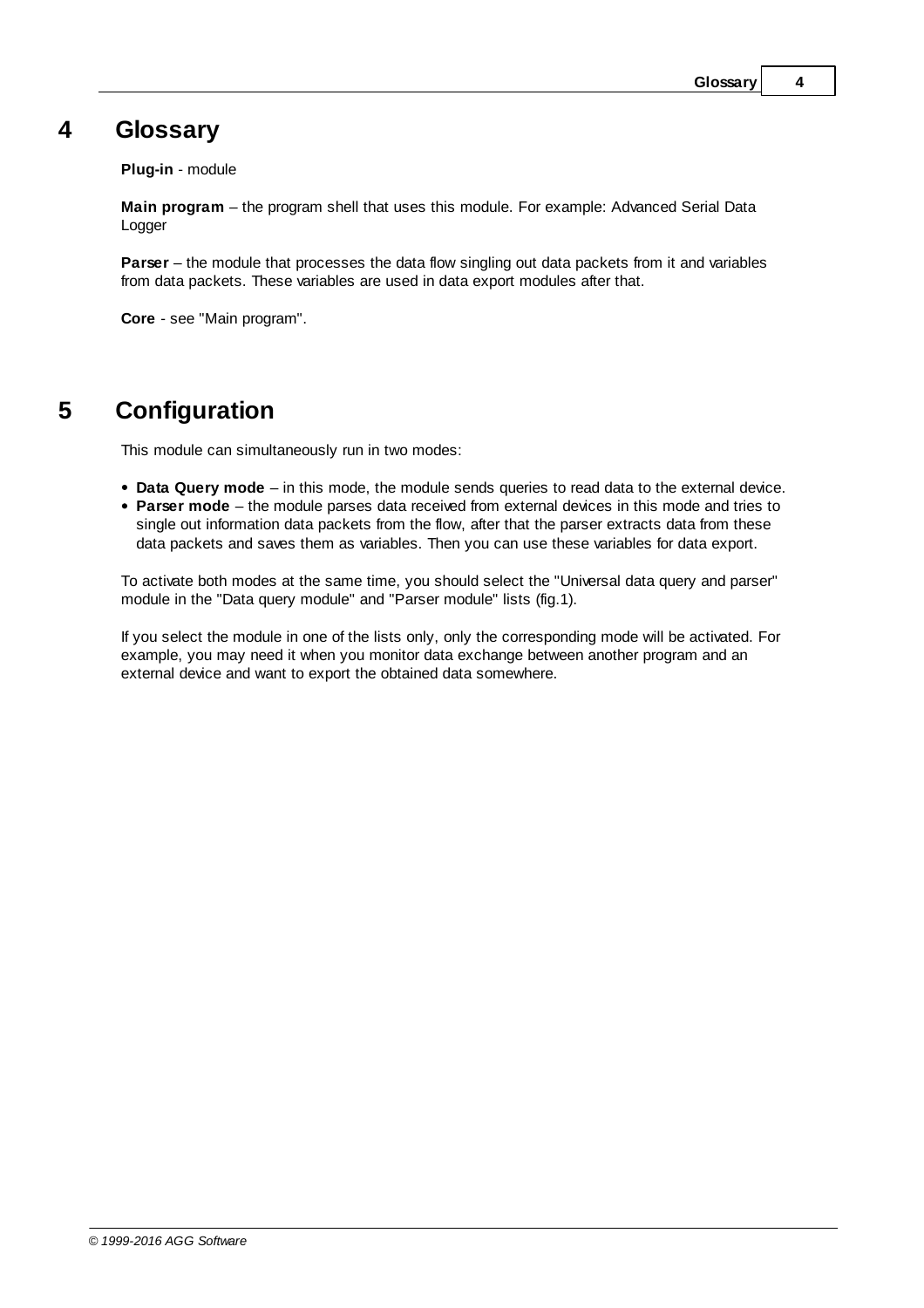

**Fig.1 Selecting the mode**

After you select the module in the list, you have to configure it. To do it, click the "Setup" button. You should use the new dialog box to create a request queue that the module will use.

#### **Request queue**

You can create a queue of requests consisting of one or several items. To add a new request, you should click the "Actions -> Add new request" button. After that you will see the dialog box (fig.2) where you should enter the description of the request. The description can consist of any set of characters. After you enter the description, click the "OK" button and the new request will be added to the queue (fig.3). You can also use the "Action" button or the context menu to change the description, move or remove the request. To do it, Select your request in the queue and right-click it.

| Enter your description |        |
|------------------------|--------|
| New item               |        |
| ΩK                     | Cancel |

**Fig.2. Request description dialog box.**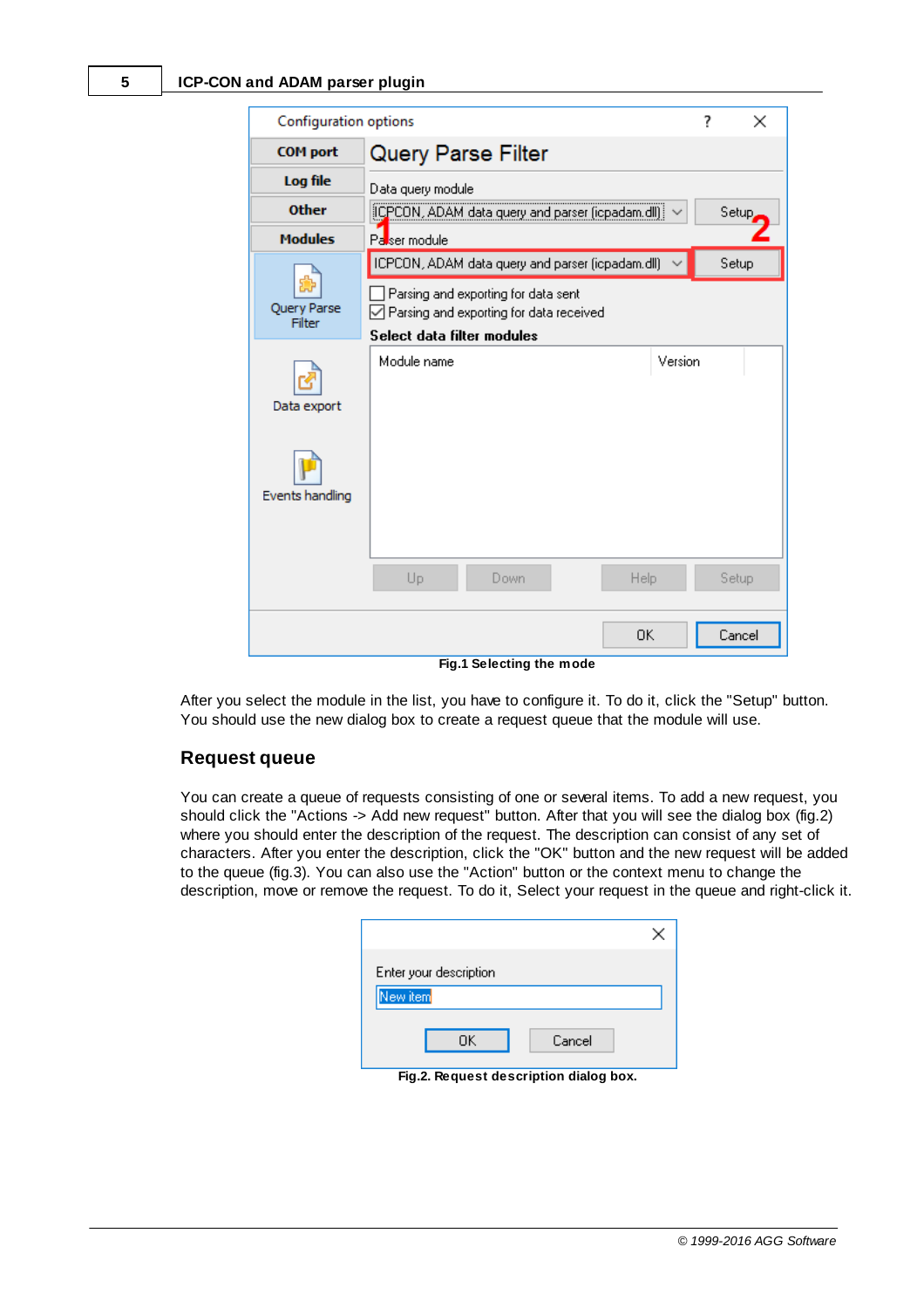When you add a new request, it is added with the default parameters:

- **Device** you should select the type of a supported device in this field;
- **Request** after you select the device type, you should use this field to select the command that will be sent;
- <span id="page-8-0"></span>**Processing type** – you should select the processing type in this list;
	- 1. **Send and receive** this request will be sent to the external device and after that data from it will be processed. For this mode to run normally, you should select the module in both lists on fig.1;
	- 2. **Send** the module only sends the request to the external device. The module does not wait for any data to be received in response. For this mode to run normally, you should select the module in the "Data query" list on fig.1;
	- 3. **Receive** the module only processes incoming data. No command is sent to the external device. For this mode to run normally, you should select the module in the "Data parser" list on fig.1;
	- 4. **Disabled** this request is temporarily disabled. Data is neither sent nor processed.
- **Request properties** this group of parameters appears when the first or second processing type is selected and it allows you to specify the parameters of querying the external device.

### **Request properties**

You can specify the following parameters:

**Request timeout** – the module will wait for a response from the external device for the specified time interval in milliseconds. If the module does not receive a response within the specified interval, the next request becomes active in the queue and data that will be received after this interval is over will be ignored. If data is received before the interval expires, the module will switch to the next request right after it receives data.

The following group of parameters allows you to select when to send the request:

- **Once, on program startup** the module will send the request only once, either when it is started or when its configuration is changed;
- **Polling** the module will send the request all the time. The polling interval is specified in the "Interval" and "Units" parameters. These parameters specify the minimum interval between requests. The actual interval may depend on the timeout and lags in the data transfer interface. Since the module sends all requests in turns, the actual polling interval also depends on the number of requests in the queue and their parameters.
- **At specified time** you can specify the exact time when the request should be sent. You can specify several values separating them with a semicolon. Time is specified in the following format: HH:MM:SS (hours, minutes, seconds). The actual time of sending the request depends on the same conditions as the previous parameter.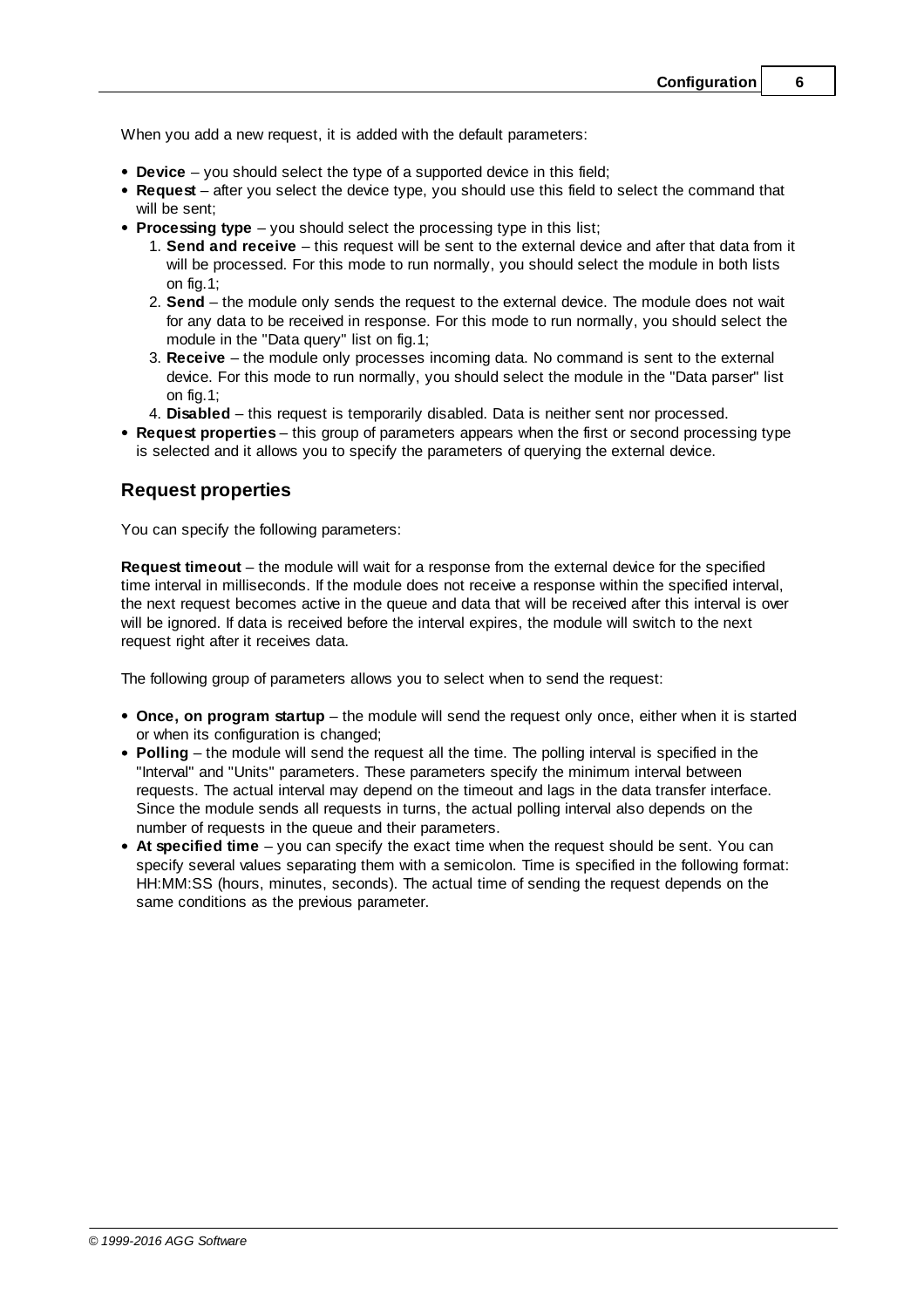| ICPCON, ADAM data query and parser 4.0.55 build 1103<br>$\times$ |                                                         |  |  |  |  |  |
|------------------------------------------------------------------|---------------------------------------------------------|--|--|--|--|--|
| Requests queue                                                   |                                                         |  |  |  |  |  |
| Property                                                         | Value                                                   |  |  |  |  |  |
| $\blacksquare$ New item                                          |                                                         |  |  |  |  |  |
| Device                                                           | ICPCON I-7012 (Single channel analog input module wit   |  |  |  |  |  |
| Request                                                          | \$AA4 (Read the synchronized data that was retrieved by |  |  |  |  |  |
| Processing type                                                  | Send and receive                                        |  |  |  |  |  |
| Device address                                                   | 1                                                       |  |  |  |  |  |
| Data format                                                      | Engineering unit                                        |  |  |  |  |  |
| ○ Export synchronized data only                                  |                                                         |  |  |  |  |  |
| □ Checksum enabled                                               |                                                         |  |  |  |  |  |
| <b>Request properties</b><br>ᆸ                                   |                                                         |  |  |  |  |  |
| Request timeout (ms)                                             | 1300                                                    |  |  |  |  |  |
| Once, on program startup                                         |                                                         |  |  |  |  |  |
|                                                                  | ) When data source opening                              |  |  |  |  |  |
| ◉ Polling                                                        |                                                         |  |  |  |  |  |
| Interval                                                         | 3                                                       |  |  |  |  |  |
| Units                                                            | Seconds                                                 |  |  |  |  |  |
| $\supset$ At specified time                                      |                                                         |  |  |  |  |  |
| $\mathbf{\mathbf{\Xi}}$ Export response items                    |                                                         |  |  |  |  |  |
|                                                                  |                                                         |  |  |  |  |  |
|                                                                  |                                                         |  |  |  |  |  |
| ◯ Unique names for variables<br>Action                           |                                                         |  |  |  |  |  |
| 0K<br>Cancel                                                     |                                                         |  |  |  |  |  |

**Fig.3. Request queue**

#### **Advanced parameters**

Each device type or command may have advanced parameters. These include:

- **Checksum enabled** the checksum is enabled or disabled. If the checksum is enabled, it is added to the request before it is sent and checked when the response is received;
- **Data format** data format in the response. It depends on your device settings;
- **Export synchronized data only** the module exports only synchronized data (only in some commands).

Refer to the documentation for the particular device for a more detailed description of these and other advanced parameters.

After you configure the request queue, click the "OK" button, the requests being sent will be displayed in the main window of the program. By default, they are highlighted in yellow. You can set the main program to stamp the date and time when it shows data on the screen.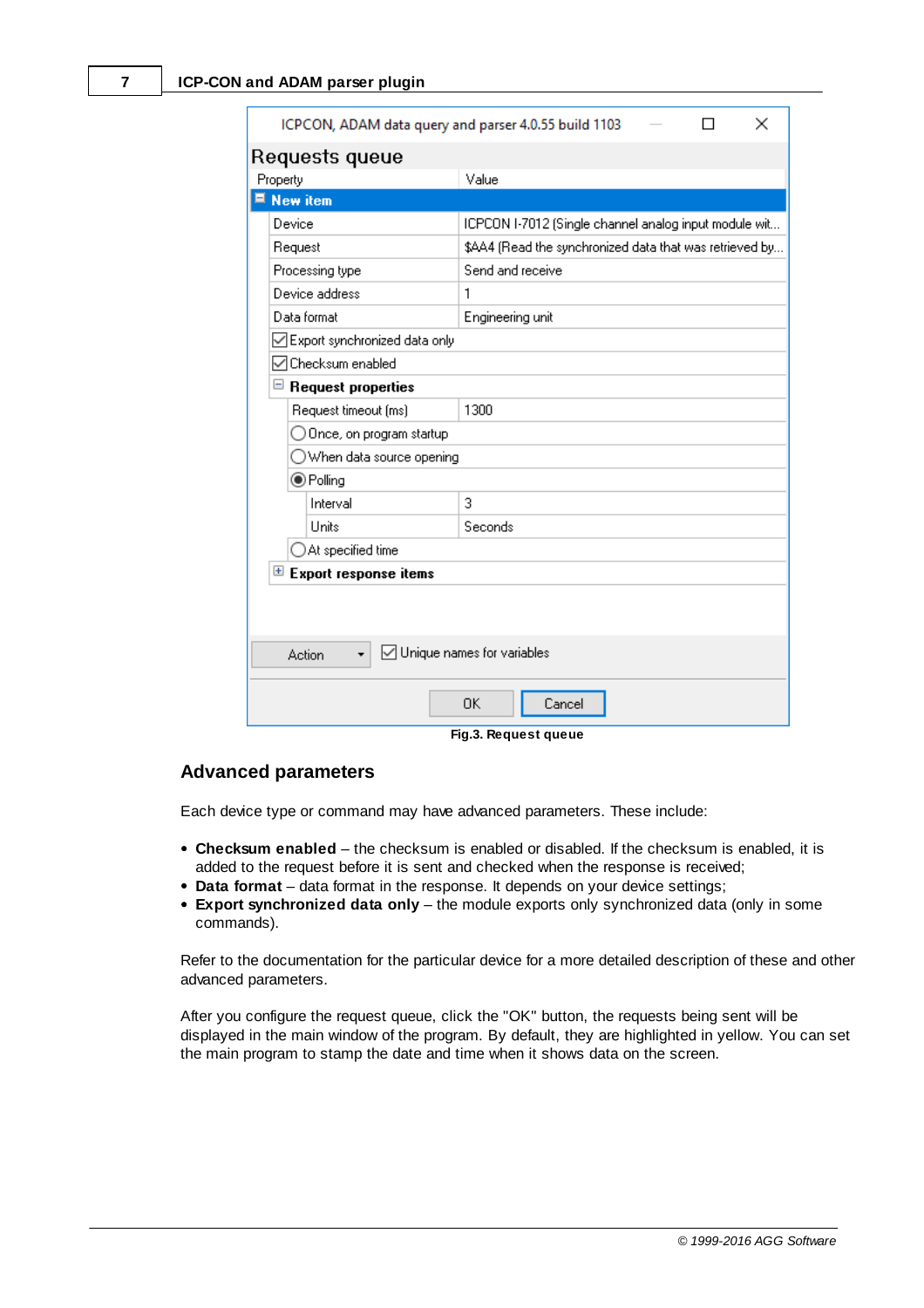

**Fig.4. Sample data being sent and received**

### **Parser**

For the module to be able to process responses, you should select the first or third [processing](#page-8-0) type. Each command has its own set of exported variables that are programmed in the module. You can find more details about data that some command returns in the documentation for the corresponding device.

After the module receives a data flow, it does the following:

- 1. Singles out data packets from the data flow, i.e. the data that the device returns;
- 2. Checks the device response for signs of the data packet beginning and/or ending and also its length
- 3. If checksum is enabled, it checks it
- 4. Checks the response timeout. If the timeout has expired, it ignores the data packet
- 5. If the data packet passes the check, the module parses it into variables.

The list of available variables is specified in the **Export response items** group (fig.3). If the device returns no data, this list will be empty. You can select what variables you want to export. To do it, select the corresponding variables. By default, all data is exported.

The "**Unique names for variables**" checkbox allows you to export data in two modes:

- 1. Option enabled. In this mode, each exported variable will have a unique name that will contain the device type, its address, the variables identifier and its ordinal number. Then you can use the Aggregator module to combine various variables into one data string. Thus, you can collect and export data from several devices of different types into one data table. Sample variable names: I7015\_1\_VAL1, I7012\_2\_VAL5
- 2. Option disabled. In this mode, the name of an exported variable will consist of the variable identifier and its number. It allows you to export data into one table for several devices of one type without using the Aggregator module and without more complicated configuration. Later, you can identify data by the port number and device address in the table (if you export it). Sample variable names: VAL1, VAL2, SYNC.

### **Additional variables**

If a data packet passes the check and there is some data to be exported, the module automatically adds the following additional variables:

**FULL\_DATA\_PACKET** – this variable will contain the entire data packet, including the signs of packet beginning and end.

**DATA\_PACKET** – this variable will contain the data packet, excluding the signs of packet beginning and end.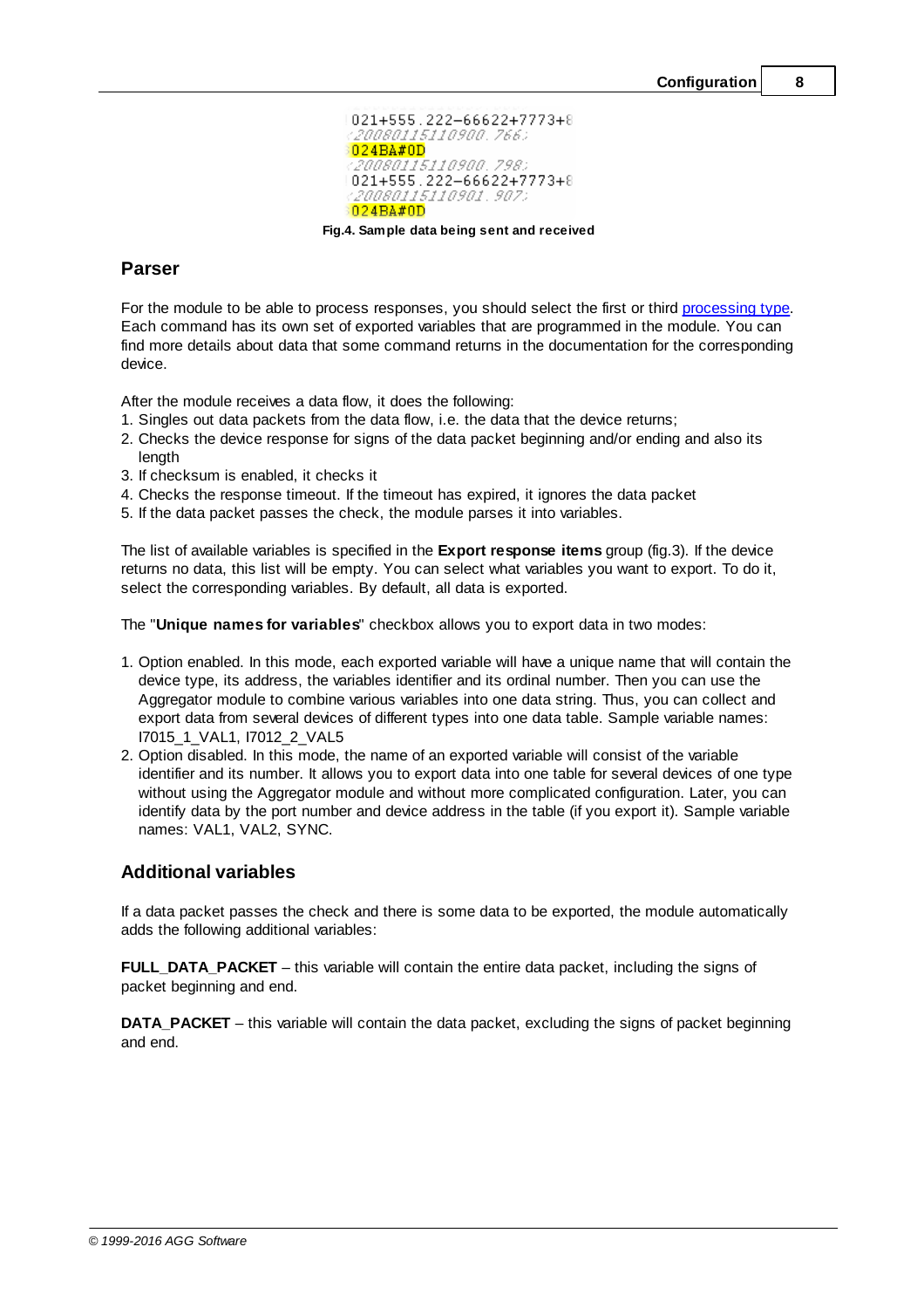#### **9 ICP-CON and ADAM parser plugin**

**Add date/time stamp to each response parsed** – if this option is enabled, the parser will add the new "date stamp" variable named **DATE\_TIME\_STAMP** to each data packet that will be parsed into variables. The module uses the computer clock to get the date and time. This variable will contain the date and time when the data packet was received;

**Add port number to each response parsed** – if this option is enabled, the parser will add the new "port number" variable named **SERIAL\_PORT\_NUMBER** to each data packet that will be parsed into variables. It will allow you to identify data during export if you simultaneously collect data from several devices.

### <span id="page-11-0"></span>**6 Troubles?**

### **6.1 Possible problems**

**No data for publication/exporting** – no data is passed for exporting. Solution: configure the parser, make sure that one or more variables are declared in the parser.

**Error on binding variable with name %s [%s]** – the error usually occurs if data does not correspond to the specified format. For example, the date and time format does not correspond to the data.

**Unable to disconnect from the database [%s]** and **Unable to connect to a database [%s]** – it is impossible to connect/disconnect to/form the database. You should check the parameters of the database connection. The analysis of the additional information will help you locate the error.

**Database access error [%s]**. Stop operations with the database? – the message appears if an error occurs during an attempt to execute an SQL query if the second variant of reacting to errors is selected. The message implies a "Yes" or "No" answer. The analysis of the additional information will help you locate the error.

**Unable to verify your SQL script [%s]** – the message appears when an attempt to analyze your SQL query fails. Check if the syntax of your SQL query is correct.

**Tested successfully** – the message appears if your database connection is successfully tested. It requires no additional actions.

**Database isn't used** – the message appears if the module is temporarily disabled (the "Temporarily disabled" check box is selected) or the database name field is empty. Check the connection parameters.

**Database isn't selected** - the message appears if the database type is not selected. Check the connection parameters.

**Database: %s** – %s contains the database name. The message appears if the database connection is successful. Usually, you see it when you call the module for the first time. It requires no additional actions.

**Invalid data block length (columns=%d,length=%d)** – an internal application error. It means that the data sent by the parser is in an invalid format. Perhaps, you are using the module incompatible with the version of the Advanced Serial Data Logger kernel. Update the versions of both the kernel